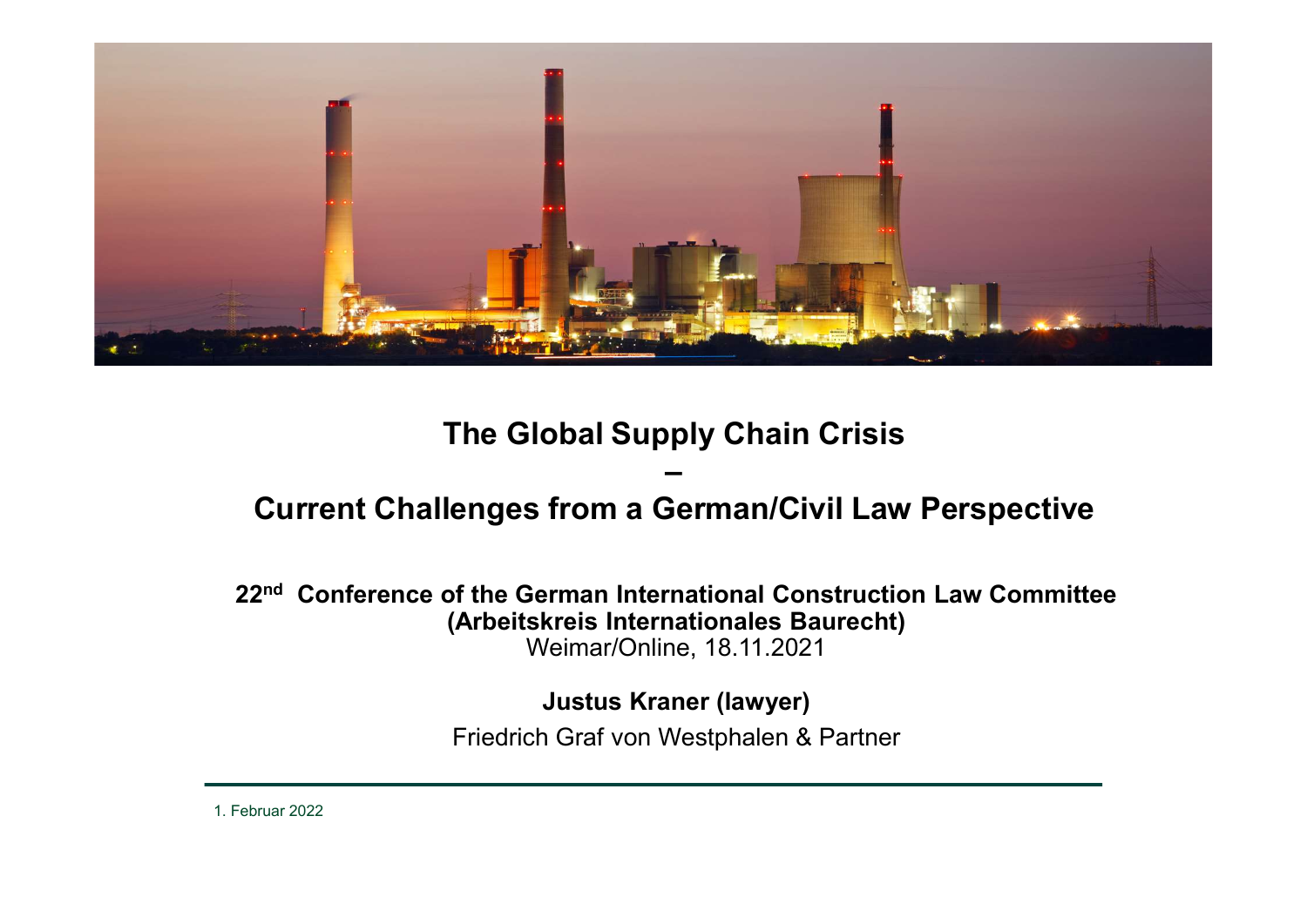

Friedrich Graf von Westphalen & Partner mbB Agrippinawerft 24 Im Rheinauhafen 50678 Cologne, Germany

Telefon: +49 221 20807-22 Fax: +49 221 20807-23 Mobil: +49 151 2066 5491 justus.kraner@fgvw.de

Focus / expertise

- FRIEDRICH GRAF WESTPHALEN<br>
APARTNER mbB | RECHTSANWÄLTE<br>
Focus / expertise<br>
 Construction/engineering projects domestic and international,<br>
onshore and offshore, FIDIC and others<br>
 Drafting/negotiating project contract FRIEDRICH GRAF INTERTIPHALEN<br>
APARTMER mbB | RECHTSANWÄLTE<br>
US / expertise<br>
Construction/engineering projects - domestic and international,<br>
onshore and offshore, FIDIC and others<br>
Drafting/negotiating project contracts — FRIEDRICH GRAF **§WESTPHALEN**<br>
EPOCUS / expertise<br>
- Construction/engineering projects - domestic and international,<br>
onshore and offshore, FIDIC and others<br>
- Drafting/negotiating project contracts – Engineering, EPC, O&M FRIEDRICH GRAF WESTPHALEN<br>
A PARTNER mbB | RECHTSANWÄLTE<br>
Focus / expertise<br>
- Construction/engineering projects - domestic and international,<br>
onshore and offshore, FIDIC and others<br>
- Drafting/negotiating project contrac FRIEDRICH GRAF WESTPHALEN<br>
A PARTNER mbB | RECHTSANWAITE<br>
Focus / expertise<br>
- Construction/engineering projects - domestic and international,<br>
onshore and offshore, FIDIC and others<br>
- Drafting/negotiating project contrac FINEDINICH GINAF SWESTIFIALEN<br>
EPARTIVER mbB | RECHTSANWÄLTE<br>
Focus / expertise<br>
- Construction/engineering projects - domestic and international,<br>
onshore and offshore, FIDIC and others<br>
- Drafting/negotiating project con
- 
- 
- Justus Kraner Dispute resolution litigation, arbitration etc.
	-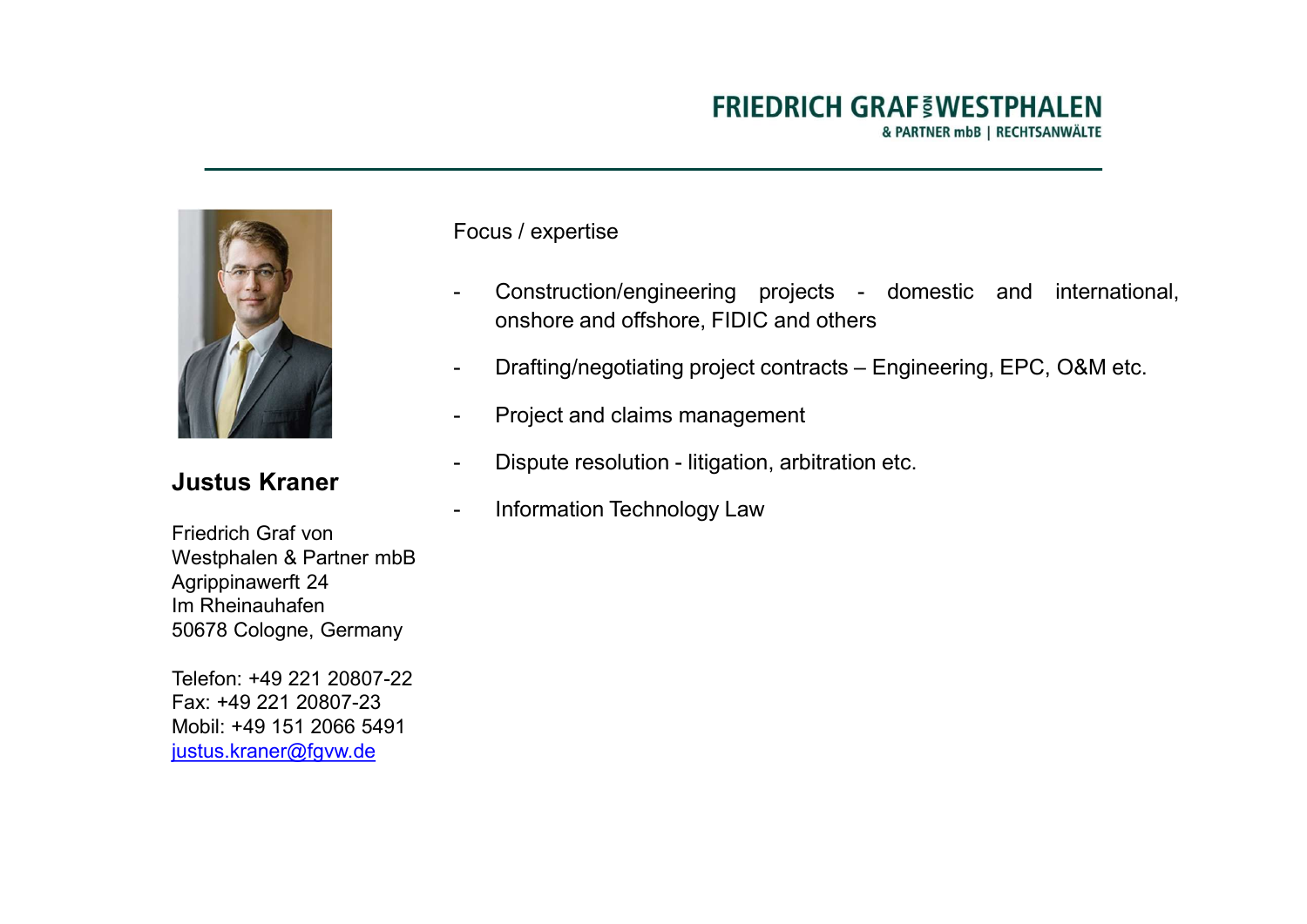# Dealing with the Risks Resulting from the Disruption of International Supply Chains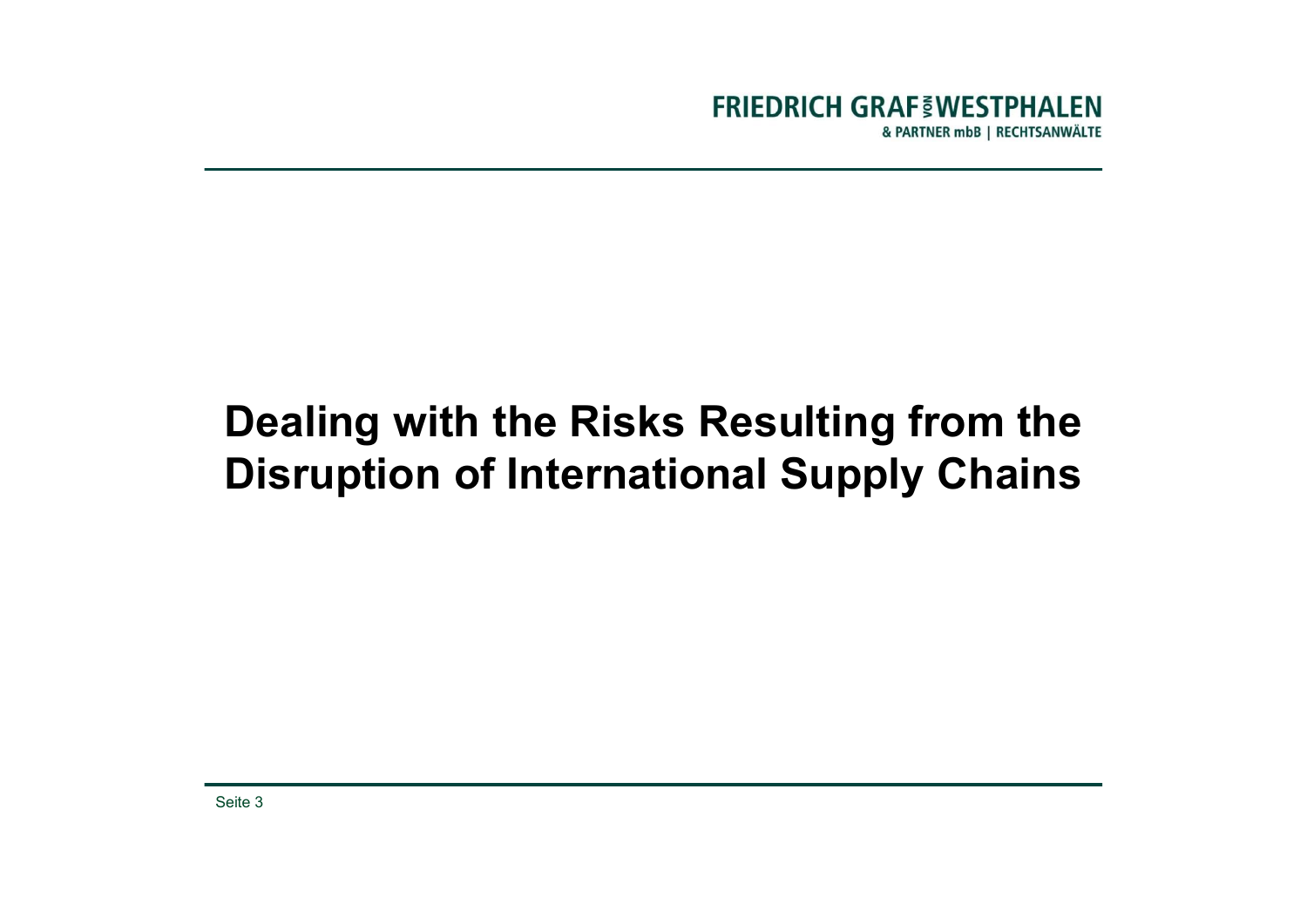- FRIEDRICH GRAF INESTPHALEN<br>

Contributing Factors for the Disruptions in 2021<br>
 Convergence of several developments (and for the most part not<br>
Covid-induced) FRIEDRICH GRAF INESTPHALEN Covid-induced) FRIEDRICH GRAF WESTPHALEN<br>
Contributing Factors for the Disruptions in 2021<br>
Convergence of several developments (and for the most part not<br>
Covid-induced)<br>
• short term reasons (surge in demand + other obstacles), e.g.:<br> **Contributing Factors for the Disruptions in 2021**<br>
■ Convergence of several developments (and for the most part not Covid-induced)<br>
■ short term reasons (surge in demand + other obstacles), e.g.:<br>
— seconomic recovery a
- short term reasons (surge in demand + other obstacles), e<br>
acconomic recovery after Corona + fiscal stimulus (globally \$ 10.4 tr<br>
Sow rebooting/expansion of production capacities<br>
 Market buy-outs and rollovers in ship
	-
	-
	-
	-
- -
	-
	-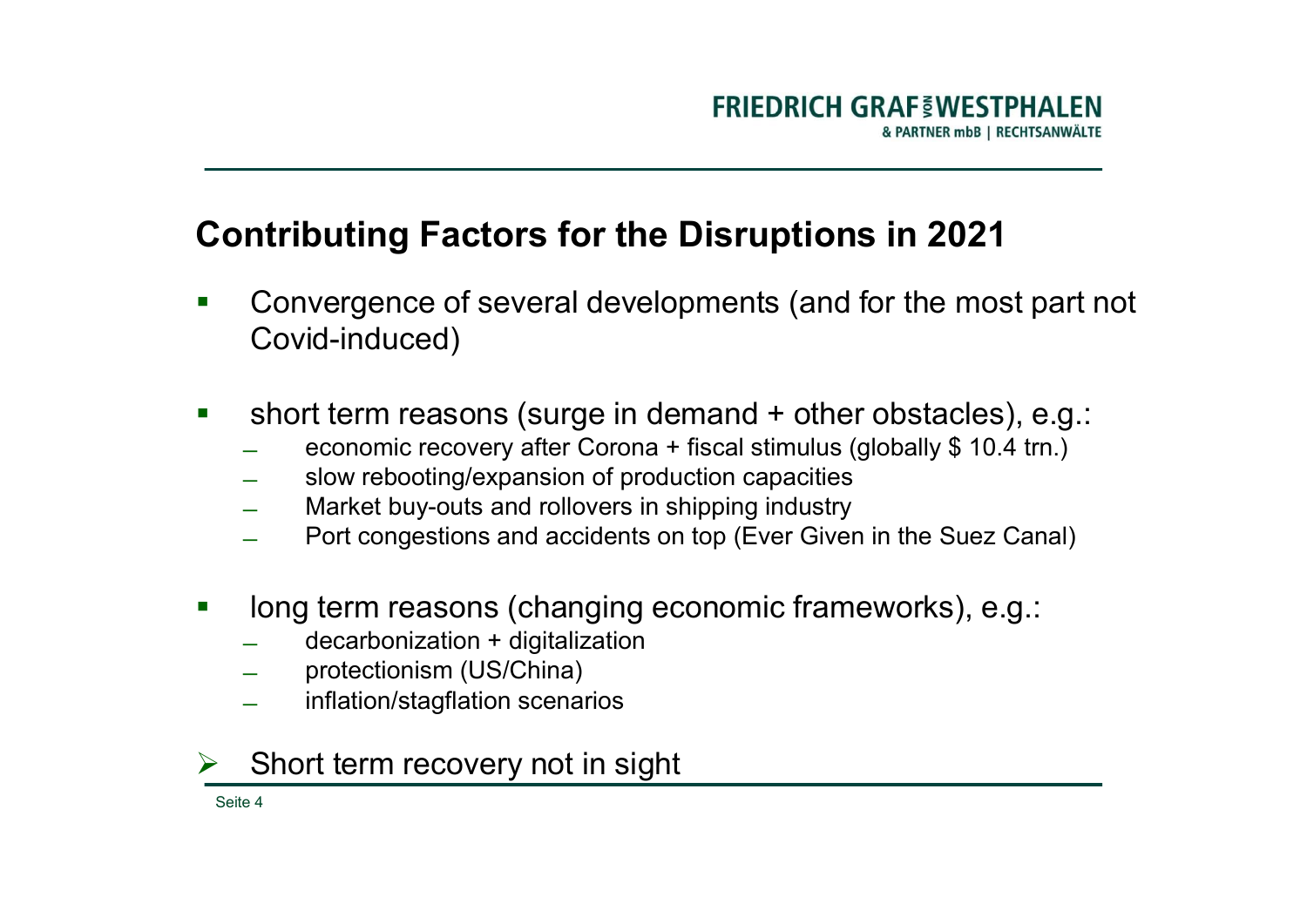- FRIEDRICH GR<br>A<br>Resulting Risks<br>Fries -> liability for delay (LDs, dama<br>A<br>Late deliveries -> liability for delay (LDs, dama FRIEDRICH GRAF INESTPHALEN<br>
A PARTNER mbb | RECHTSANWÄLTE<br>
Resulting Risks<br>
Late deliveries -> liability for delay (LDs, damages)<br>
Cost increases FRIEDRICH<br>
Resulting Risks<br>
Late deliveries -> liability for delay (LDs, da<br>
Cost increases<br>
Rewarel – This is not a Force Maieur
- 

# FRIEDRICH GRAF INTESTPHALEN<br>
Resulting Risks<br>
Late deliveries -> liability for delay (LDs, damages)<br>
Beware! – This is not a Force Majeure event!<br>
No war/natural disaster/unexpected external event!"Act of God" Resulting Risks<br>
• Late deliveries -> liability for delay (LDs, damages)<br>
• Cost increases<br>
Beware! – This is not a Force Majeure event!<br>
• No war/natural disaster/unexpected external event/"Act of God"<br>
• Forseeable (espe Formular Solutions and the alliest CDS, damages<br>
For Late deliveries -> liability for delay (LDs, damages)<br>
Forseeable (especially since by now the a.m. facts are well known)<br>
Forseeable (especially since by now the a.m. For Late deliveries -> liability for delay (LDs, damages)<br>
Force Majeure event!<br>
Force Majeure event!<br>
Force Majeure clauses do not apply and suppliers remain liable!<br>
Force Majeure clauses do not apply and suppliers rema Cost increases<br>
ware! — This is not a Force Majeure event!<br>
No war/natural disaster/unexpected external event/"Act of God"<br>
Forseeable (especially since by now the a.m. facts are well known)<br>
Force Majeure clauses do not a

- 
- 
-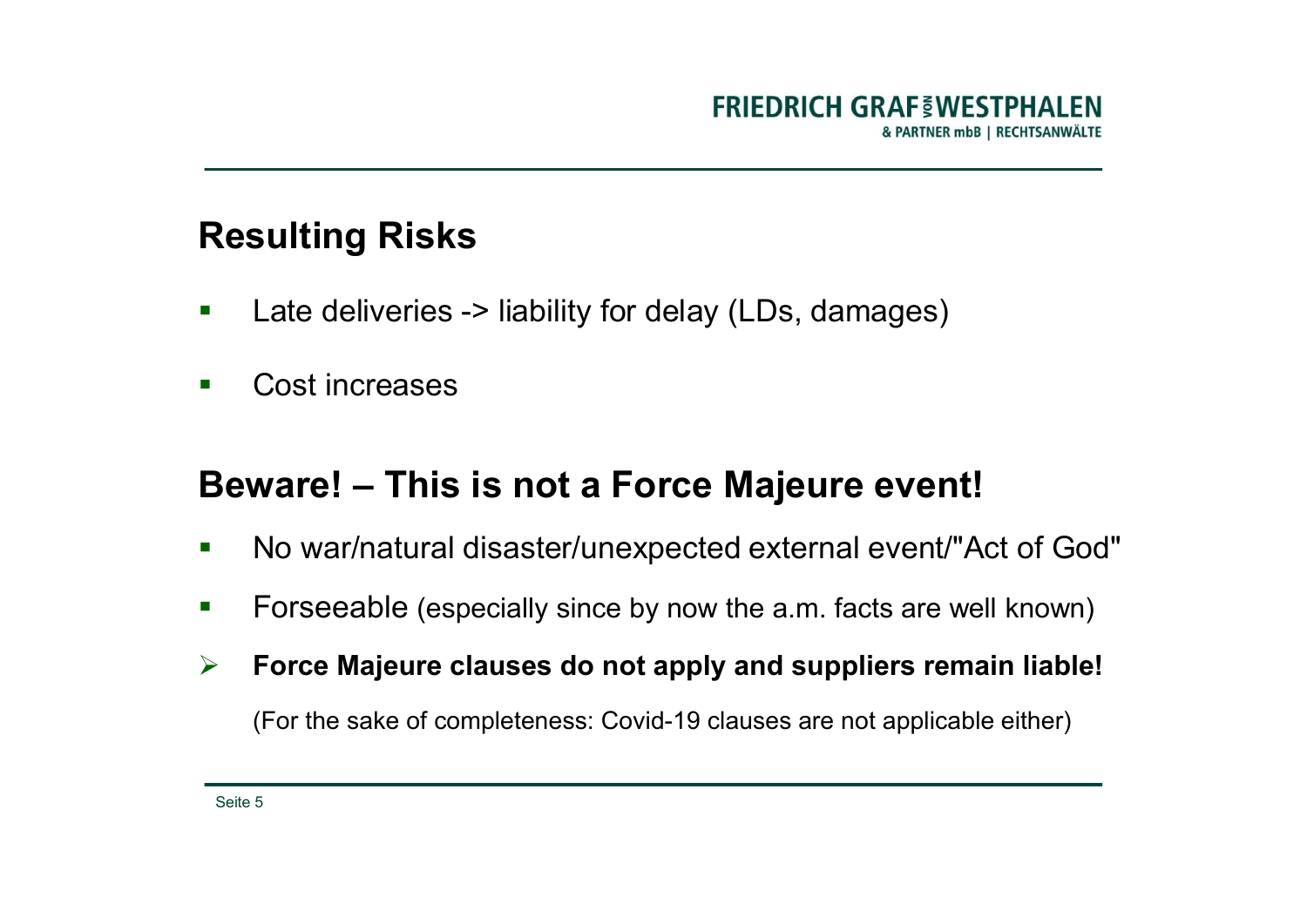# FRIEDRICH GRAF FWESTPHALEN<br>Suppliers are liable under German Statutory Law<br>Supply/procurement contracts: strict liability for default/delay

- -
- **Suppliers are liable under German Statutory Law Suppliers are liable under German Statutory Law Supply/procurement contracts: strict liability for default/delay Sec. 286 German Civil Code (requirement: responsibility fo** FRIEDRICH GRAF WESTPHALEN<br> **interaction of the Contract Statutory Law**<br>
ply/procurement contracts: strict liability for default/delay<br> **Sec. 286** German Civil Code (requirement: responsibility for default)<br> **Sec. 276** Germ
- Suppliers are liable under German Statutory Law<br>
Supply/procurement contracts: strict liability for default/delay<br>
 Sec. 286 German Civil Code (requirement: responsibility for default)<br>
 Sec. 276 German Civil Code: "assu **Supply/procurement contracts: strict liability for defaultion**<br>Supply/procurement contracts: strict liability for defaultion<br>- Sec. 286 German Civil Code (requirement: responsibility<br>- Sec. 276 German Civil Code: "assumpt
- **Suppliers are liable under German Statutory Law**<br>
I Supply/procurement contracts: strict liability for default/delay<br>
I Sec. 286 German Civil Code (requirement responsibility for default)<br>
I Sec. 276 German Civil Code: "a Supply/procurement contracts: strict liability for default/delay<br>
- Sec. 286 German Civil Code (requirement: responsibility for default)<br>
- Sec. 276 German Civil Code: "assumption of procurement risk" as<br>
implied term -> l - **Sec. 286** German Civil Code (requirement: responsibility for default)<br>
- **Sec. 276** German Civil Code: "assumption of procurement risk" as<br>
implied term -> liability close to breach of contract doctrine<br>
- German law e Sec. 286 German Civil Code (requirement: responsibility for default)<br>
Sec. 276 German Civil Code: "assumption of procurement risk" as<br>
implied term -> liability close to breach of contract doctrine<br>
German law expects you
-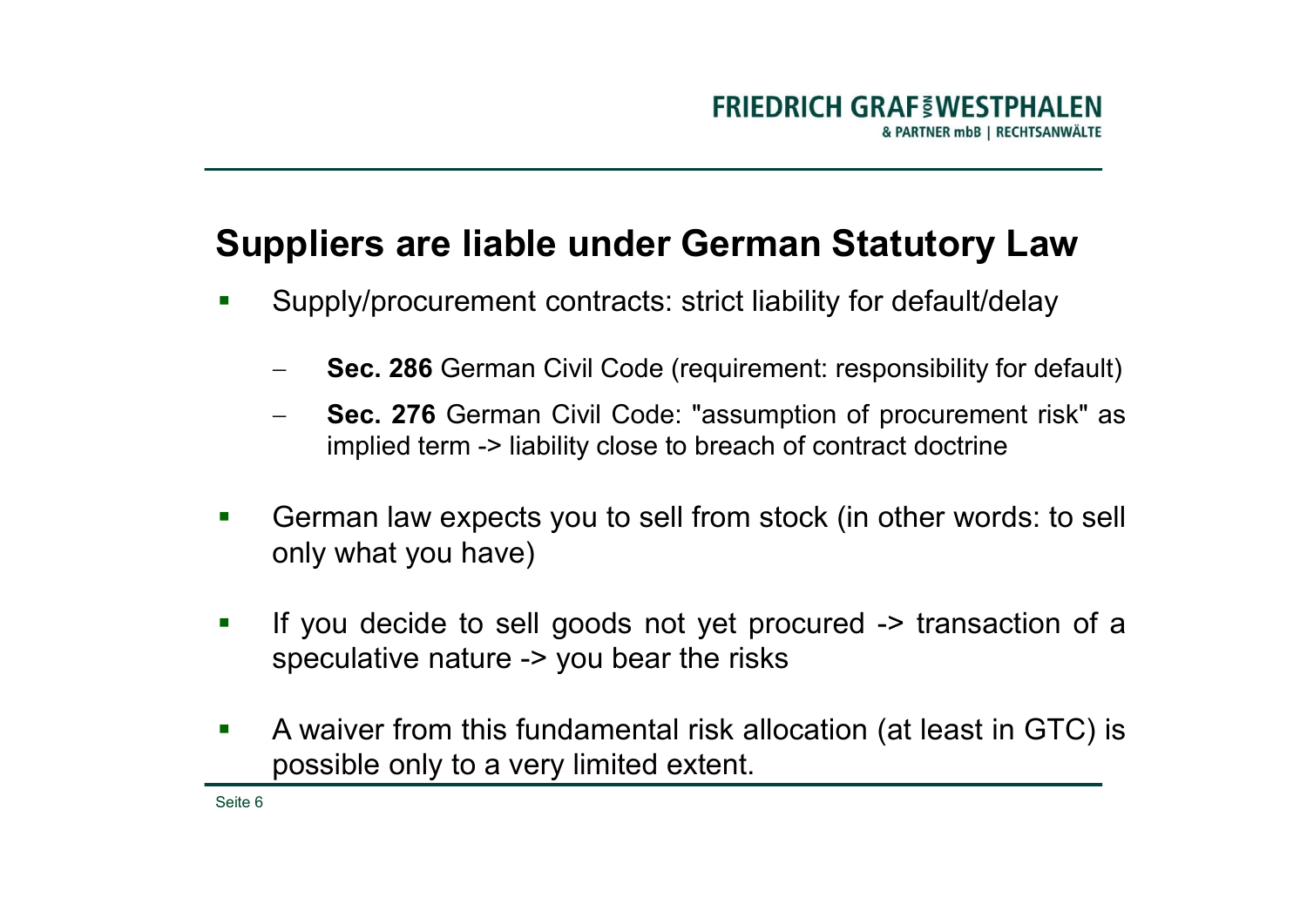# FRIEDRICH GRAF VESTPHALEN<br>Suppliers are liable under German Statutory Law<br>Exceptions/defences in most cases will not apply ERIEDRICH GRAF WESTPHALEN<br>
Suppliers are liable under German Statutory Law<br>
Exceptions/defences in most cases will not apply<br>
- impossible performance (sec. 275 German Civil Code)

- -
- **FRIEDRICH GRAF EWESTPHALEN**<br> **EXPREMELTING A FARTINER TO BECHTSANWALTE**<br> **EXPREMELTING A FORMALTE**<br> **EXPREMELTING A FORMALTE**<br> **EXPREMELTING A FORMALTE**<br> **EXPREMELTING A FORMALTE PORTION CORECTS**<br> **EXPREMELTING A FORMALTE** FRIEDRICH GRAF INDESTPHALEN<br> **a reliable under German Statutory Law**<br>
pons/defences in most cases will not apply<br>
possible performance (sec. 275 German Civil Code)<br>
grossly disproportionate expense/effort: does not exist • FRIEDRICH GKAFS WESTPHALEN<br> **• ARATER MOVEL ATTER CONTER AND CONTENDED INCREDENT CONTRAMENTED INCREDENT CONTRAMENTED CONTRAMENTED CONTRAMENT CONTRAMENT CONTRAMENT CONTRAMENT CONTRAMENT CONTRAMENT CONTRAMENT CONTRAMENT CO** eptions/defences in most cases will not apply<br>
impossible performance (sec. 275 German Civil Code)<br>
• grossly disproportionate expense/effort: does not exist as long<br>
as there is a market and a market price<br>
• doubtful and impossible performance (sec. 275 German Civil Code)<br>
• grossly disproportionate expense/effort: does not exist as long<br>
as there is a market and a market price<br>
• doubtful and contended if applicable at all in case of mere
	-
	- - Problem 1: forseeability
		- assigned
		-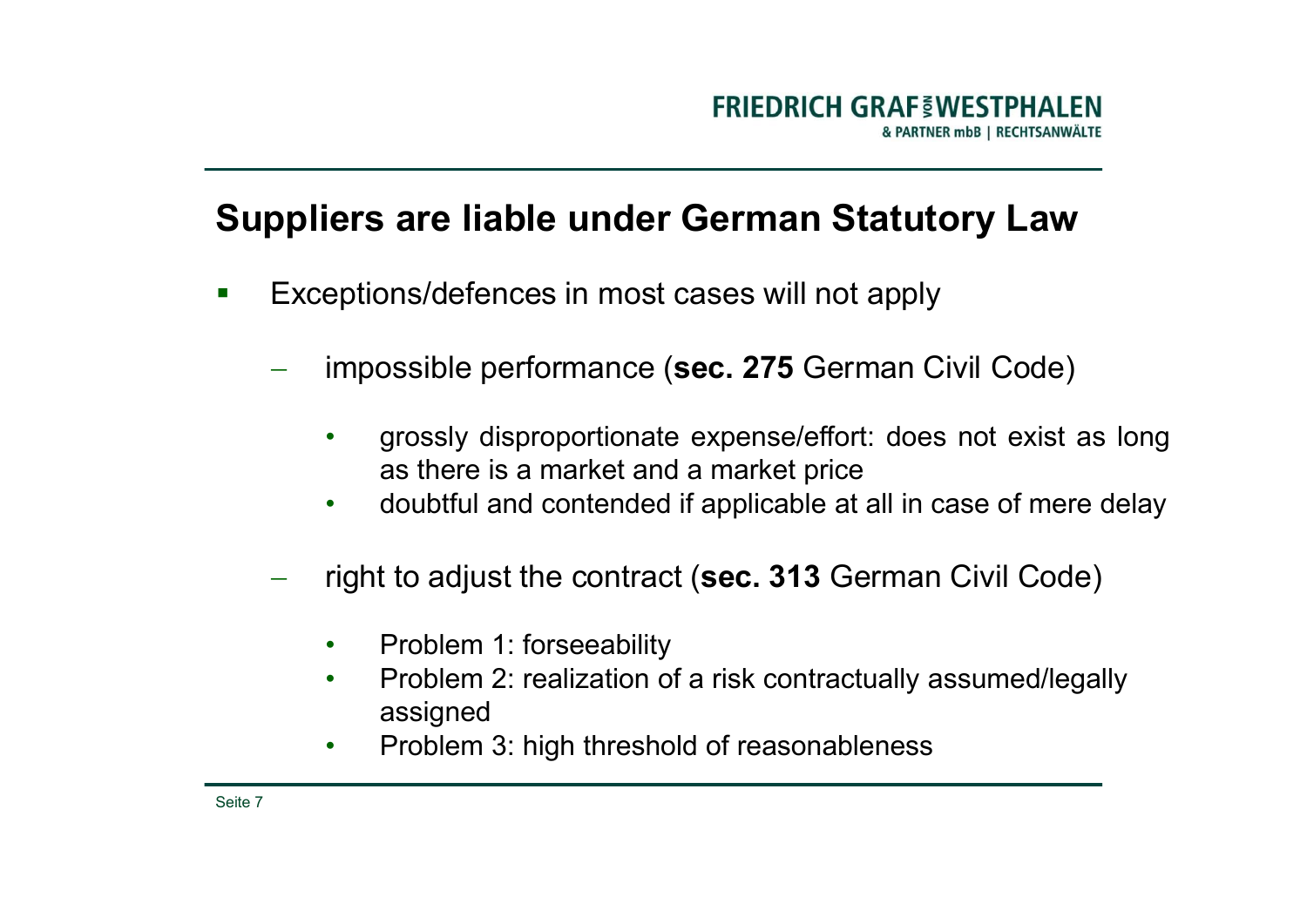- FRIEDRICH GRAF INDESTPHALE FRIEDRICH GRAF WESTPHALEN<br>
ARRIVER TO HALL ARRIVER TO BE ARRIVER TO BE A RECHISANWALTE<br>
In principle, parties are free to agree on different risk allocation<br>
and liability terms – however, most clauses will be deemed<br>
Gene FRIEDRICH GRAF<sub>S</sub>WESTPHALEN<br> **a particular starts – however, most clauses**<br>
In principle, parties are free to agree on different risk allocation<br>
and liability terms – however, most clauses will be deemed<br>
General Terms an FRIEDRICH GRAF EWESTPHALEN<br> **GENERAL CONDITIONS AND SURPER AND A PROPER THANGE THE CONDITION CONDUCT**<br>
In principle, parties are free to agree on different risk allocation<br>
and liability terms — however, most clauses will **What to do - contract clauses**<br>
In principle, parties are free to agree on different risk allocation<br>
and liability terms – however, most clauses will be deemed<br>
General Terms and Conditions -> risk of being void<br>
"Reserv
- **EXEC** "Reservation of being duly supplied"-clauses

"Compliance with the delivery date specified in section XXX of the contract is subject to correct and timely delivery to us by our own suppliers." and liability terms – however, most clauses will be deemed<br>and liability terms – however, most clauses will be deemed<br>**General Terms and Conditions -> risk of being void**<br>"Reservation of being duly supplied"-clauses<br>"Compl

Or very briefly: "Subject to being duly supplied."

- 
-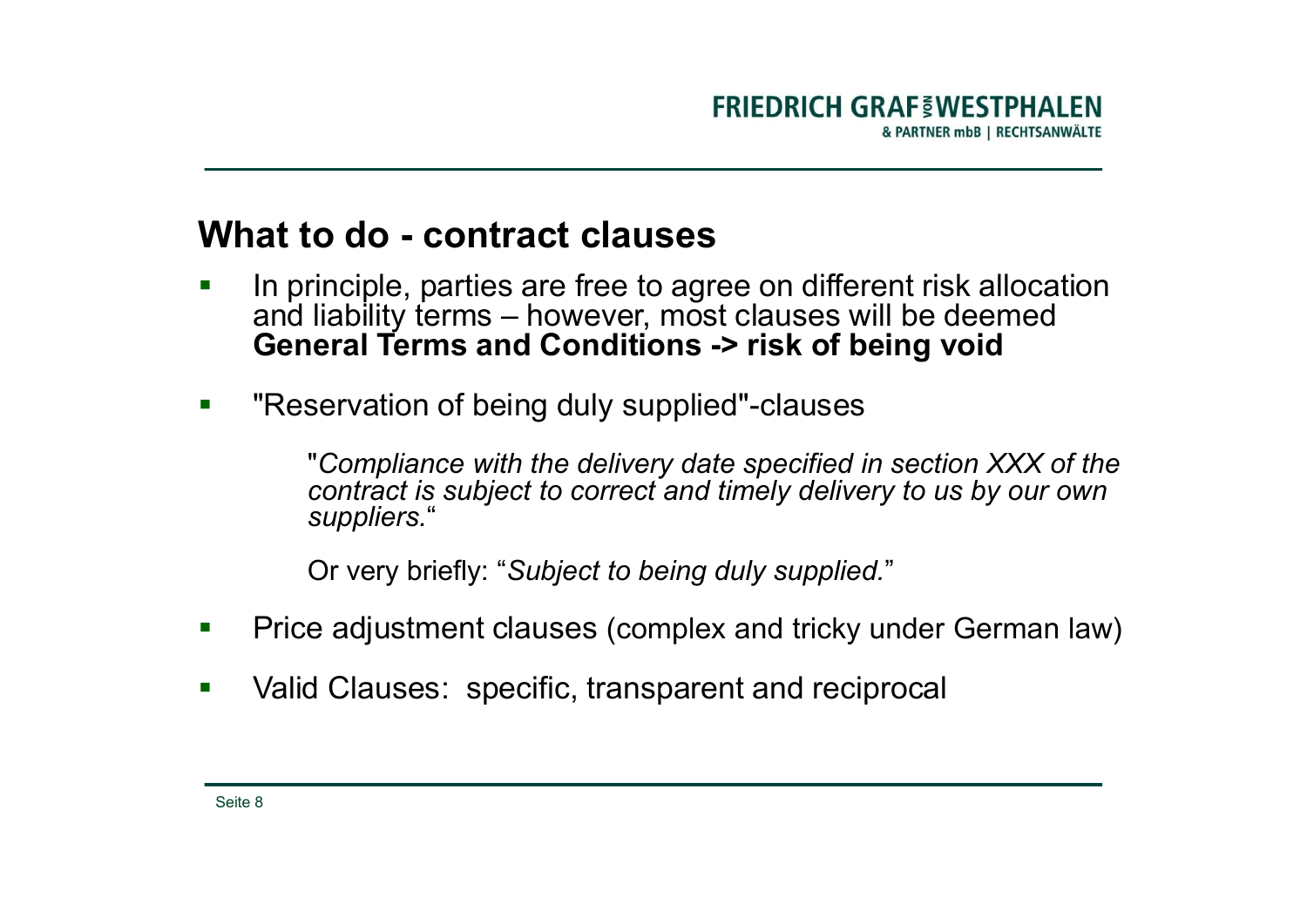# FRIEDRICH GRAF EWESTPHALEN FRIEDRICH GRAF<br>
What to do – pragmatic approach<br>
Proactive procurement<br>
Securing suppliers and shipment capacities FRIEDRICH GRAF VESTPHALEN<br>
What to do — pragmatic approach<br>
Proactive procurement<br>
Securing suppliers and shipment capacities<br>
Stockpiling

- 
- 
- **Stockpiling**
- 
- FRIEDRICH GRAF<sub>S</sub>WESTPHALEN<br>
What to do pragmatic approach<br>
Proactive procurement<br>
Securing suppliers and shipment capacities<br>
Mot accepting<br>
Not accepting specific delivery dates<br>
Mot accepting specific delivery dates<br> What to do – pragmatic approach<br>
• Proactive procurement<br>
• Securing suppliers and shipment capacities<br>
• Stockpiling<br>
• Not accepting specific delivery dates<br>
• Short time gap between conclusion and execution of<br>
contract contract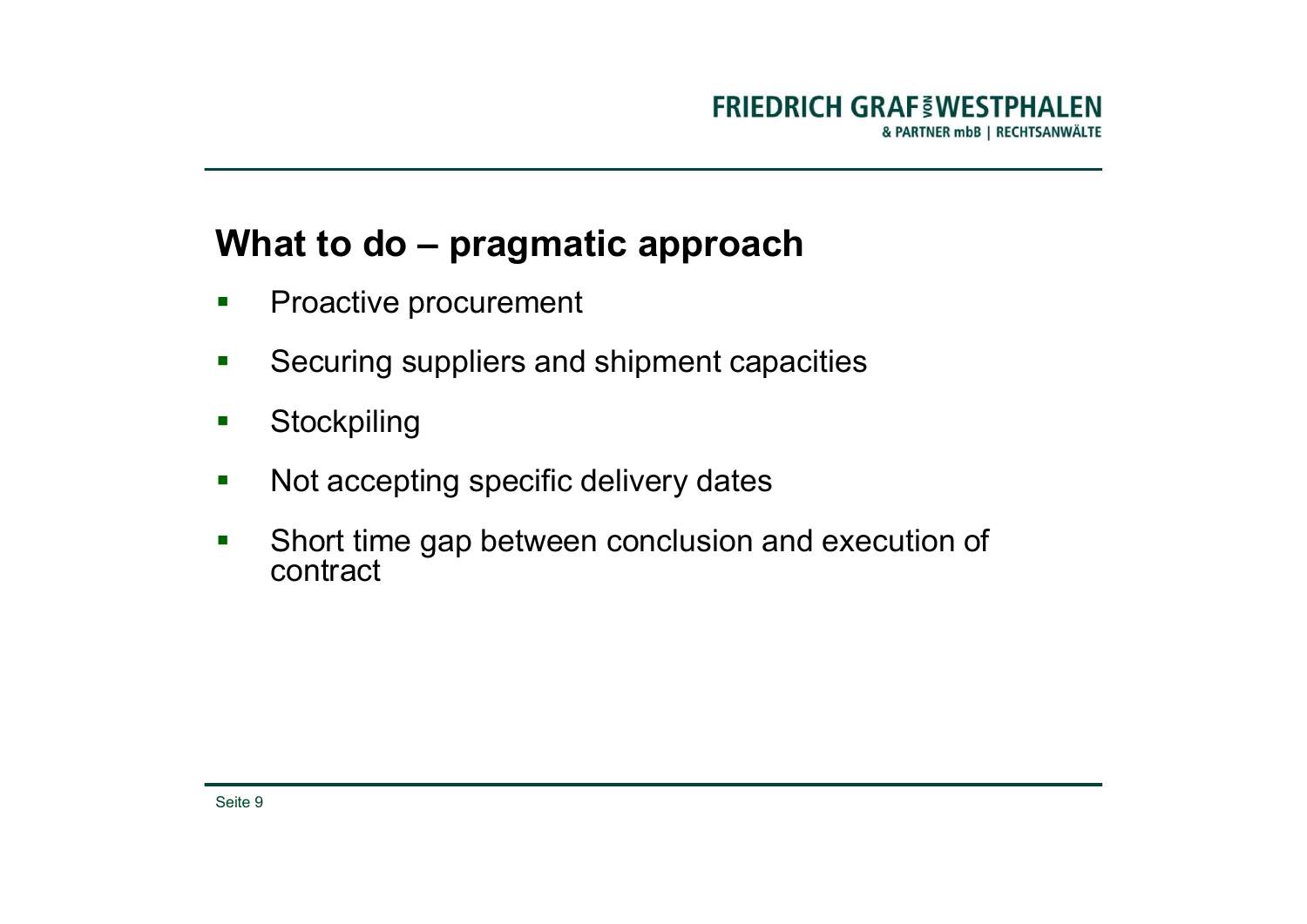# **Conclusions**

- FRIEDRICH GRAF INDESTPHALEN<br>
Conclusions<br>
(1) The current supply crisis is neither a case of Force Majeure nor<br>
attributable to the Covid-19 pandemic. The procurement<br>
problems are forseeable. FRIEDRICH GRAF INDESTPHALEN<br>
The current supply crisis is neither a case of Force Majeure nor<br>
attributable to the Covid-19 pandemic. The procurement<br>
Under German law, the supplier has almost no excuses in the FRIEDRICH GRAF<sup>EM</sup><br> **PRIEDRICH GRAFEM**<br> **PRIEDRICH GRAFEM**<br>
The current supply crisis is neither a case of Force<br>
attributable to the Covid-19 pandemic. The procure<br>
problems are forseeable.<br>
Under German law, the supplier **Conclusions**<br>
(1) The current supply crisis is neither a case of Force Majeure nor<br>
a ratibulatele to the Covid-19 pandemic. The procurement<br>
problems are forseeable.<br>
(2) Under German law, the supplier has almost no excu ERIEDRICH GRAF WESTPHALEN<br>
The current supply crisis is neither a case of Force Majeure nor<br>
attributable to the Covid-19 pandemic. The procurement<br>
problems are forseeable.<br>
Under German law, the supplier has almost no ex FRIEDRICH GRAF INTERTRIALEN<br>
Conclusions<br>
(1) The current supply crisis is neither a case of Force Majeure nor<br>
attributable to the Covid-19 pandemic. The procurement<br>
(2) Under German law, the supplier has almost no excus **Conclusions**<br>
(1) The current supply crisis is neither a case of Force Majeure nor<br>
attributable to the Covid-19 pandemic. The procurement<br>
problems are forseeable.<br>
(2) Under German law, the supplier has almost no excuse nclusions<br>The current supply crisis is neither a case of Force M<br>attributable to the Covid-19 pandemic. The procurer<br>problems are forseeable.<br>Under German law, the supplier has almost no excu<br>event of procurement problems (1) The current supply crisis is neither a case of Force Majeure nor<br>attributable to the Covid-19 pandemic. The procurement<br>problems are forseeable.<br>(2) Under German law, the supplier has almost no excuses in the<br>event of
- 
- 
- 
-